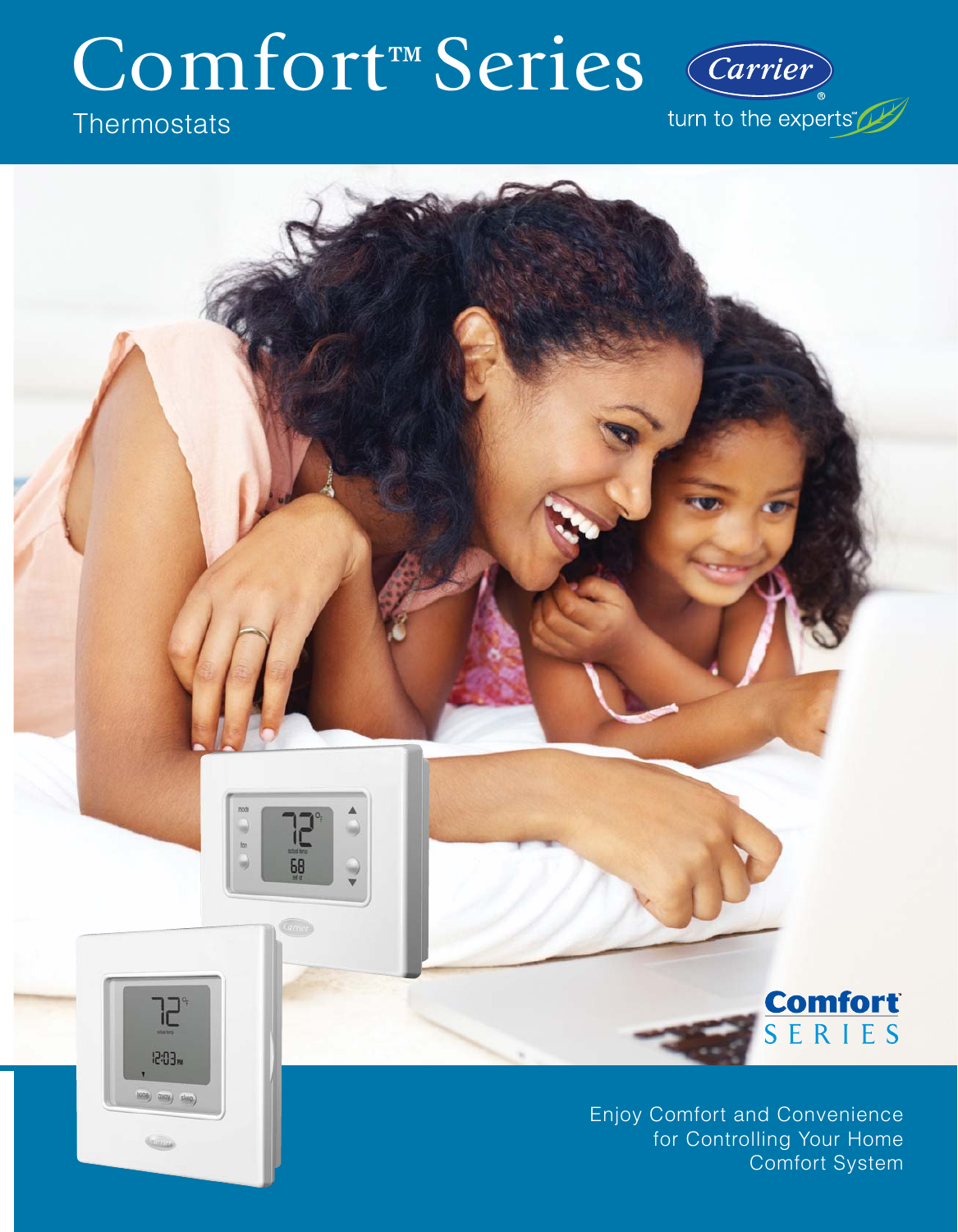## Innovation and the Environment

Over 100 years ago, a humble but determined engineer solved one of mankind's most elusive challenges by controlling the indoor environment. A



leading engineer of his day, Dr. Willis Carrier would file more than 80 patents over the course of his

comfort career. His genius would enable incredible advancements in health care, manufacturing processes, food preservation, art and historical conservation, indoor comfort and much more.

Carrier's foresight changed the world forever and paved the way for over a century of once-impossible innovations. Yet in addition to being an accomplished inventor, he was also an avid outdoorsman. Carrier recognized the power and beauty of the natural environment. This appreciation of our world and its resources continues to guide Carrier Corporation today. We will never rest on our accomplishments, but instead consistently look for ways to improve our products, our environment and our world.

Carrier® Comfort™ series thermostats help you improve your indoor comfort with both programmable and nonprogrammable options. They are the perfect complement to your complete Carrier indoor comfort system.



## Leaders in **Technology**



Programmable

## Touch . *N*. Go<sup>®</sup>



Non-Programmable

## Ease of Use

Carrier Comfort series technology makes setting your thermostat for maximum home comfort as easy as pressing a few buttons. The illuminated display features large, easy-to-read settings, with simple graphics that guide you quickly through any process. The non-programmable model lets you press just one button to set and hold your home's temperature indefinitely – it couldn't be easier!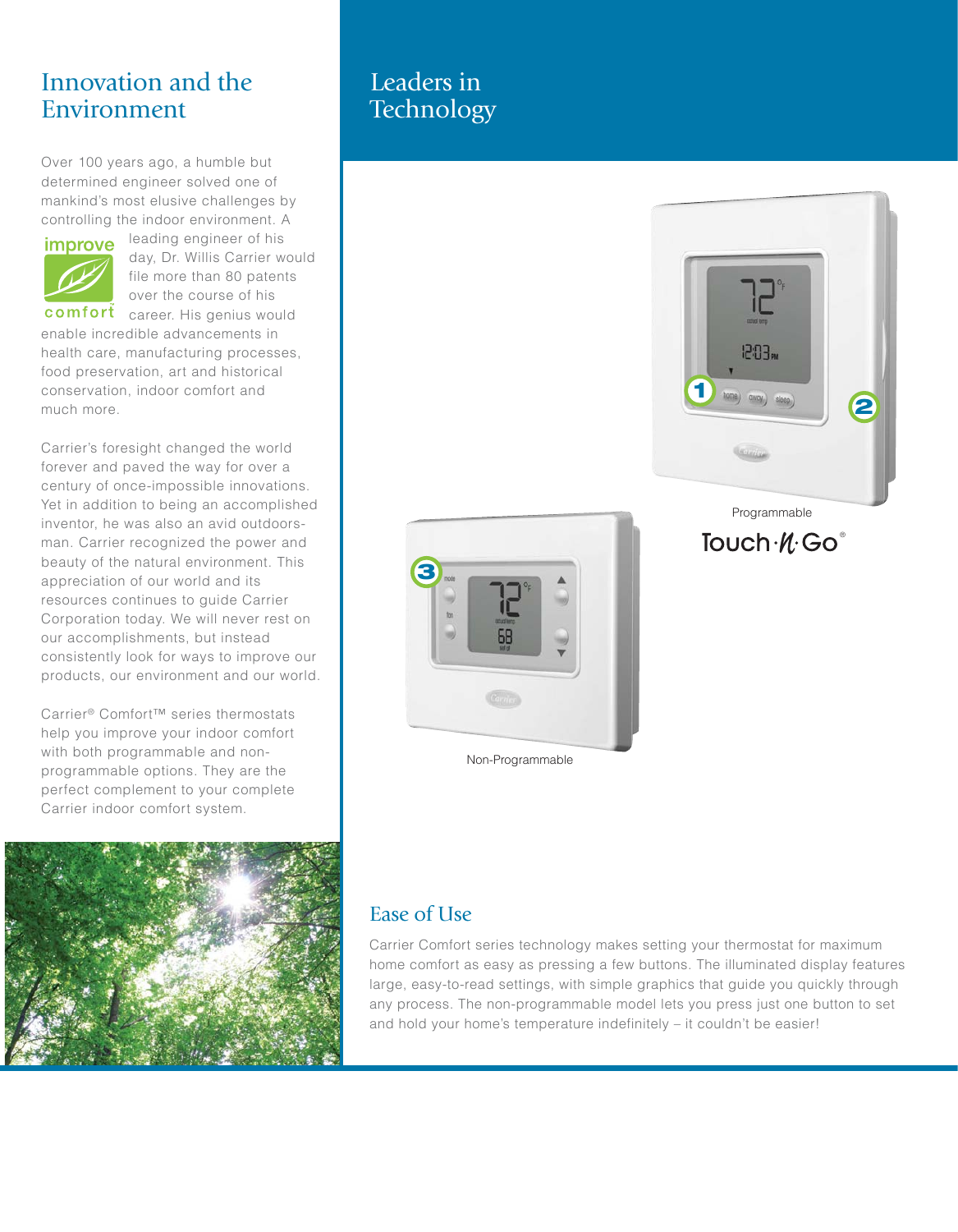## Standard Models **Base Models**

#### One-Touch Convenience

Carrier® Touch 'N' Go® buttons make it easier than ever to select separate, pre-set temperatures for when you are home, away for the day, or sleeping.

## **2**

**1**

#### Comfort to Match Your Lifestyle

This programmable thermostat gives you the ability to set one comfort schedule for your typical five-day work week, and a separate schedule for your two-day weekend. It's called 5/2 programming and it is designed to match your lifestyle for the best combination of comfort and economical energy use.



#### Automatic Heating or Cooling Selection

Auto changeover means this non-programmable thermostat does the thinking for you, switching seamlessly between heating and cooling operation as needed.



#### Comfort to Match Your Lifestyle

Even our most basic programmable thermostat gives you the ability to match your lifestyle with 5/2 programming. Set one comfort schedule for your typical five-day work week, and a separate schedule for your two-day weekend for the best combination of comfort and economical energy use.







Non-Programmable

### It's About Your Comfort

Our standard programmable Comfort™ series thermostat includes three Touch 'N' Go buttons –  $\degree$  home, away and sleep to provide easy, one-touch convenience to easily select pre-determined temperature settings based on three different lifestyle situations.



Typically set to deliver maximum heating or cooling comfort when you are at home with the simple touch of a single button.



Say goodbye to unnecessary heating and cooling costs when you are not there to enjoy the comfort. Press the away button to select money-saving temperature settings.



One touch of the sleep button lets you rest easy with the right mix of comfort and energy savings – not too hot, not too cold, but just right.



#### Limited Warranty

To the original owner, the Carrier Comfort series thermostats are covered by a 10-year parts limited warranty upon timely registration. The limited warranty period is five years if not registered within 90 days of installation. Jurisdictions where warranty benefits cannot be conditioned on registration will receive the registered limited warranty periods. See warranty certificate at carrier.com for complete details and restrictions. Be sure to ask your Carrier dealer about optional labor warranties.